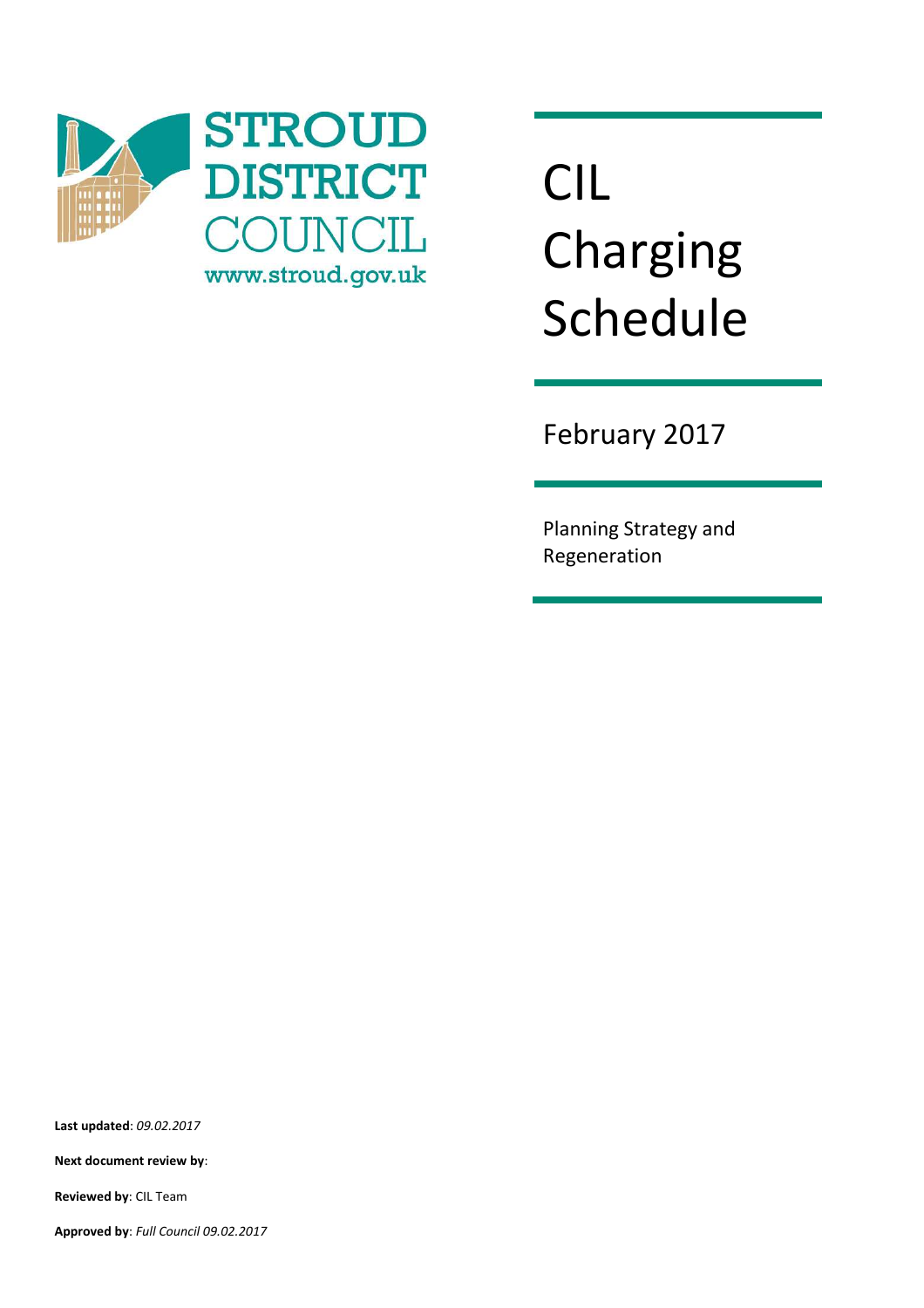## **1. Introduction**

The Council has an adopted Stroud District Local Plan (November 2015). This identifies the growth required within the District to meet needs up to 2031. In order to plan positively for future growth, a level of infrastructure is needed to support development.

This document sets out the Council's position regarding the Community Infrastructure Levy (CIL) as one of the mechanisms to facilitate and pay for necessary infrastructure provision.

The Council submitted a CIL Draft Charging Schedule for examination in July 2016 and the Examiner recommended approval of this document in October 2016.

This document is supported by the **Local Plan Viability Study (August 2013), CIL Viability Study: An Annex to Stroud Local Plan Viability Study (Jan 2014), CIL Viability Update (March 2016)** and the **Infrastructure Delivery Plan (October 2014)** with subsequent supporting **position statements (April 2016).**

## **2. Background**

CIL is a charge levied on buildings and extensions to buildings according to their floor area. Money raised from development will help the Council pay towards district wide infrastructure priorities to ensure the District grows sustainably. Section 106 legal agreements will not be completely replaced however and will continue to be used for affordable housing and anything required to make specific developments acceptable in planning terms.

Only the net additional floorspace on a development site will be expected to pay CIL if an existing building, or part of it, has been in use for 6 months within the last three years. Therefore the CIL receipts generated on a brownfield site with existing buildings in use will be lower than those generated on greenfield sites.

This document sets out what certain forms of development will pay and the expected rates of each development. However, the following types of development are considered to be exempt from paying CIL:

- New buildings or extensions of less than 100 sqm gross internal area unless they result in the development of one or more new dwellings. Within Stroud therefore, the majority of residential extensions will not be required to pay CIL but some larger extensions may;
- Affordable housing, subject to the developer applying for relief in the manner set out in the regulations;
- Development by a charity where the development will be used wholly or mainly for charitable purposes;
- Buildings into which people do not normally go, or go only intermittently for the purpose of inspecting and maintaining fixed plant or machinery;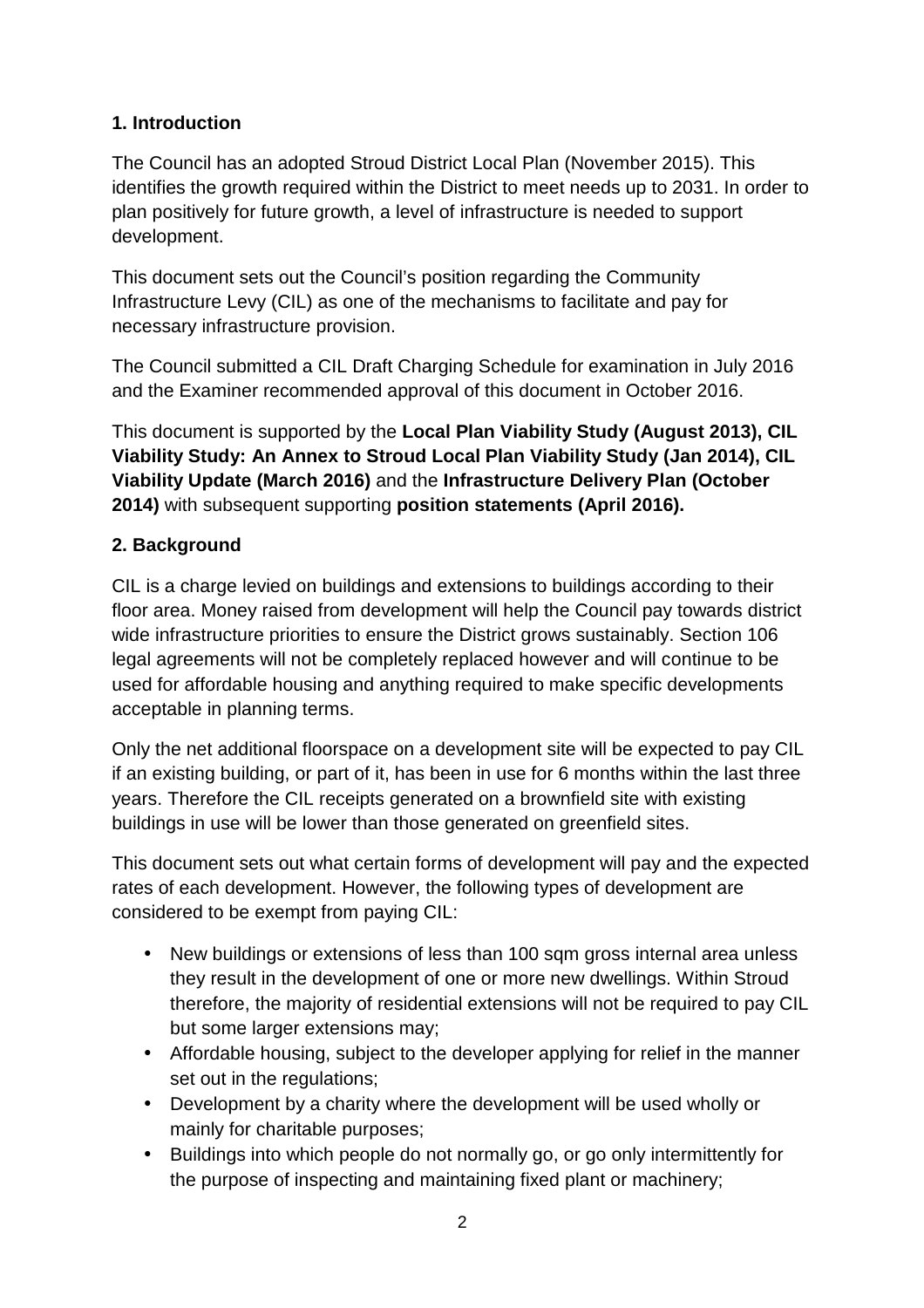- Houses, flats, residential annexes and residential extensions which are built by "self builders".
- Vacant buildings brought back into the same use.

### **3. Relationship to Section 106 Agreements**

The CIL Regulations introduced in April 2010 and subsequently amended, contain measures to reduce the use of Section 106 agreements to fund infrastructure. The CIL Regulations require that from April 2015 Section 106 agreements must meet 3 criteria. They must be:

- necessary to make the development acceptable in planning terms;
- directly related to the development;
- fairly and reasonably related in scale and kind to the development.

A second measure restricts the use of planning obligations for pooling contributions towards infrastructure. The CIL Regulations only allow for a maximum of five obligations to contribute to a certain infrastructure project or type of infrastructure. Where a charging schedule is in place, a planning obligation cannot be used to require funding for a piece of infrastructure that is listed as being funded by CIL.

Once a CIL is in place Section 106 contributions will no longer be pooled for generic payments towards infrastructure providers, except for affordable housing. CIL will be the main source of funding for these types of infrastructure.

It is the intention of the District Council to continue to use Section 106 agreements to fund infrastructure projects needed to mitigate those matters directly related to site specific issues.

The CIL Regulations require an authority to set out a list of projects or types of infrastructure which they intend to fund through the Levy. This will be achieved through Stroud District Council's Regulation 123 List which will set out a list of infrastructure projects or types of infrastructure projects which may be wholly or partly funded by CIL.

To produce the Regulation 123 List, the District Council must first identify the infrastructure requirements of the area and must understand how they relate to the pattern of development across the wider area. The Council has developed this work through the Stroud Infrastructure Delivery Plan (IDP). The District Council will continue to work with infrastructure providers and site promoters (where appropriate) to identify where specific infrastructure should be funded through Section 106 agreements or through CIL.

It is very important that a clear distinction is established between what CIL and what Section 106 payments are used for. In Appendix 2 of this document the Council has set out a current position for the relationship between the two collection methods.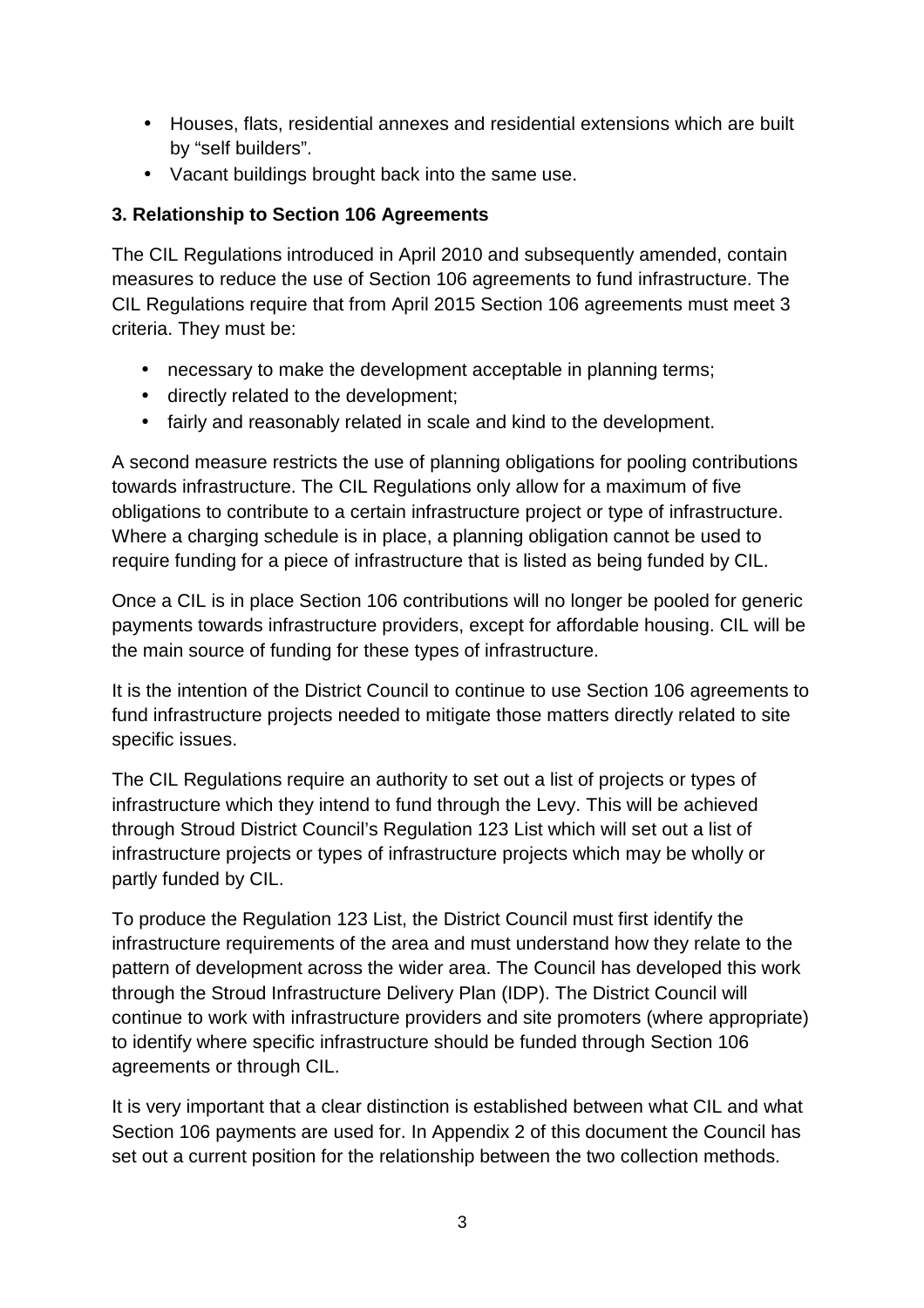A Planning Obligations Supplementary Planning Document (SPD) will be finalised to provide guidance for developers on what Section 106 payments will be sought once CIL is in place.

#### **4. The Stroud District Council approach to CIL**

The future of the economy is still uncertain in 2016 and, whilst the general fall in house prices has stopped and there have been positive policy changes and messages about growth, fluctuations remain and confidence in the market is brittle.

Setting a CIL rate close to the limits of viability could therefore have an adverse impact on development coming forward. Our consultants recommend that Stroud District Council should continue to adopt a cautious approach when setting the level.

A nil rate for residential sites within a defined Stroud Valleys area (see Annex 1 map) reflects the current constraints associated with brownfield sites located within the valley bottoms and more generally sites within the canal and river corridor. In addition, setting a nil rate for strategic housing sites set out in the Local Plan will allow the developers of these sites to deliver the infrastructure required for these sites through Section 106 agreements.

The April 2014 amendments to the regulations have extended the provision whereby charging authorities can accept payments in kind through provision of both land and Infrastructure either on-site or off-site for the whole or part of the requirement. This will be subject to conditions being met.

#### Strategic sites

Charging authorities are permitted to treat major sites as a separate geographical zone, where this can be supported by robust economic viability.

Such sites result in substantial infrastructure requirements in their own right which the Council considers can be provided most efficiently by allowing developers to deliver them through Section 106 agreements. At the current time, therefore, a nil rate of CIL for strategic housing sites has been taken. Going forward, further work has been carried out in consultation with the developers to identify actual costs of delivering the infrastructure and identify a clear delivery strategy. Should robust evidence become available to suggest a different CIL rate, justified by reference to the economic viability of development, then the planning authority will make an informed decision on the most appropriate rate to deliver the infrastructure required.

#### **5. Financial evidence**

CIL charging schedules must set out the charge(s) in £ per sqm that development will be expected to pay to support the provision of infrastructure. The charge can be varied by area and type of development on the basis of viability evidence.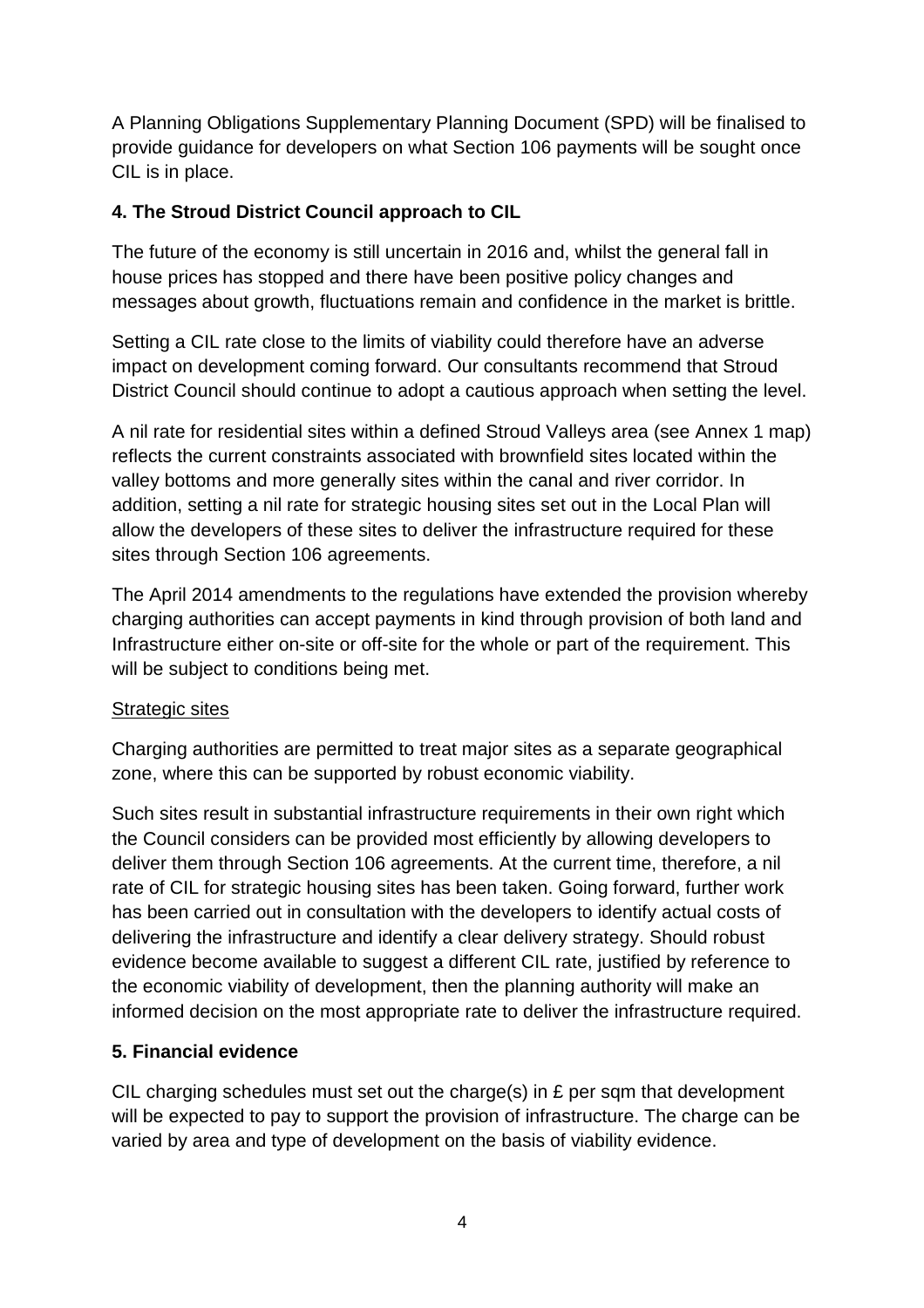Based on the viability evidence set out in the Local Plan Viability Study (August 2013), the CIL Viability Study (January 2014) and the CIL Viability Update (March 2016), CIL, when set at the rates set out below, would not threaten delivery of the Stroud District Local Plan as a whole.

| <b>Table 1: Proposed CIL Rates</b>                           |                                                                                                                                                                      |  |  |  |
|--------------------------------------------------------------|----------------------------------------------------------------------------------------------------------------------------------------------------------------------|--|--|--|
| <b>Type of Development</b>                                   | <b>CIL Rates £ per square metre</b><br><b>New additional floorspace</b>                                                                                              |  |  |  |
| <b>Residential (excluding older peoples)</b><br>housing)     |                                                                                                                                                                      |  |  |  |
| Sites within the Stroud Valley area (see<br>Annex 1 map)     | £0/m2                                                                                                                                                                |  |  |  |
| Strategic sites identified in the Local<br>Plan              | E0/m2<br>on the basis that developers are<br>required to meet their own site<br>infrastructure costs and these costs<br>are as set out in the CIL Viability<br>Study |  |  |  |
| All other sites                                              | £80/m2                                                                                                                                                               |  |  |  |
| Supermarkets <sup>1</sup> and Retail Warehouses <sup>2</sup> | £75/m2                                                                                                                                                               |  |  |  |

The proposed rates of CIL are summarised as follows:

#### **6. Infrastructure need**

A Stroud District IDP has been prepared which identifies the costs of infrastructure needed to support development set out in the adopted Local Plan. The report also examines whether there are any existing or future funding streams for infrastructure and calculates an aggregate funding gap that CIL will need to help address. Further work has been carried out to establish the costs of providing this infrastructure and to consider the amounts of funding that may or may not be available from other sources such as the Local Enterprise Partnership (LEP), New Homes Bonus, through the County Council, from Central Government and the Homes and Communities Agency (HCA).

 When the Council has adopted the CIL, the amount of funding required will be a material consideration as it may be that the delivery of the Local Plan is threatened in the absence of CIL to pay for infrastructure. However, it should be stressed that CIL should only be set with regard to the effect of CIL on development viability.

l  $1$  Supermarkets are shopping destinations in their own right where weekly food shopping needs are met and can include non-food floorspace as part of the overall mix of the unit.

 $2$  Retail warehouses are large stores specialising in the sale of household goods (such as carpets, furniture and electrical goods), DIY items and other ranges of goods, catering for mainly car-borne customers.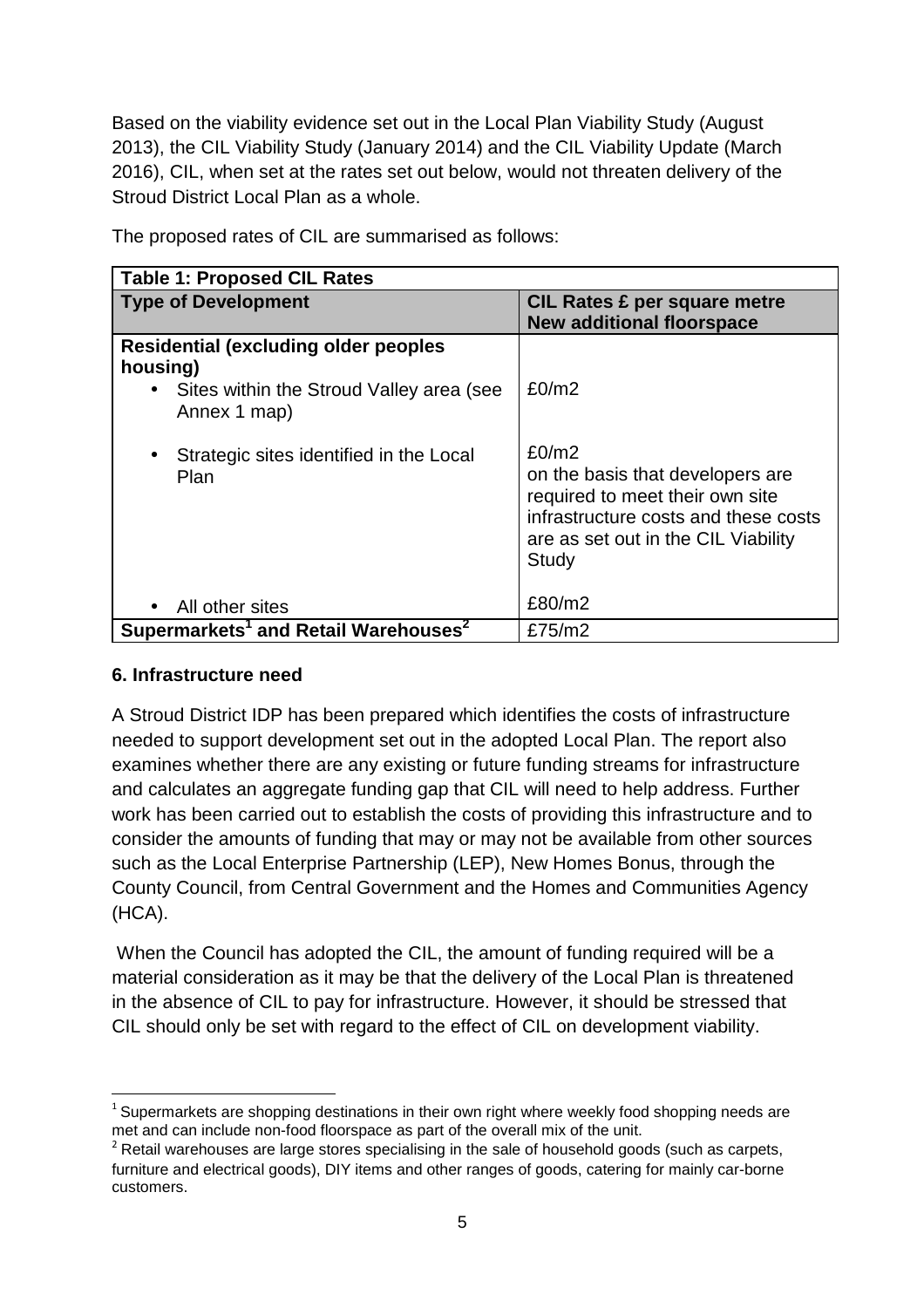There is no expectation that CIL should pay for all of the infrastructure requirements in an area. There are a range of other sources, as set out above, that are taken into account. The Council will need to consider the total amount of money that may be received through the consequence of development; from CIL, from S106 payments, and from the New Homes Bonus, when striking the balance as to their level of CIL.

#### **7. Instalment policy**

Local authorities are able to operate an instalments policy to vary the timing of CIL payments. If an instalment policy is not adopted, then payment is due in full at the end of 60 days after commencement of the development. To require full payment within 60 days for large schemes could have a dramatic and serious impact on the viability of the scheme.

To avoid putting the developments provided for in the Local Plan at serious risk, the Council intends therefore to introduce an instalment policy. The instalments permitted will be linked to the amount payable (the chargeable amount) as recorded on the Demand Notice.

Where outline planning permission which permits development to be implemented in phases has been granted, each phase of the development as agreed by the Council is a separate chargeable development and the instalment policy will, therefore, apply to each separate chargeable development and associated separate liable amount chargeable.

The modelling in the CIL Viability Update Study (March 2016) is on the basis that the Council does introduce an instalment policy that enables CIL to be paid, through the life of a project, in equal instalments. Table 2 sets out the instalments and payment periods which Stroud District Council intends to operate.

In all cases, the full balance will be payable on occupation / opening of the development if this is earlier than the instalment dates set out in Table 2.

This policy will not apply if any one or more of the following applies:

- a) A commencement notice has not been submitted prior to commencement of the chargeable development, as required by Regulation 67 of the Community Infrastructure Regulations 2010 (as amended);
- b) On the intended date of commencement
	- i. Nobody has assumed liability to pay CIL in respect of the chargeable development;
	- ii. A commencement notice has been received by the Council in respect of the chargeable development; and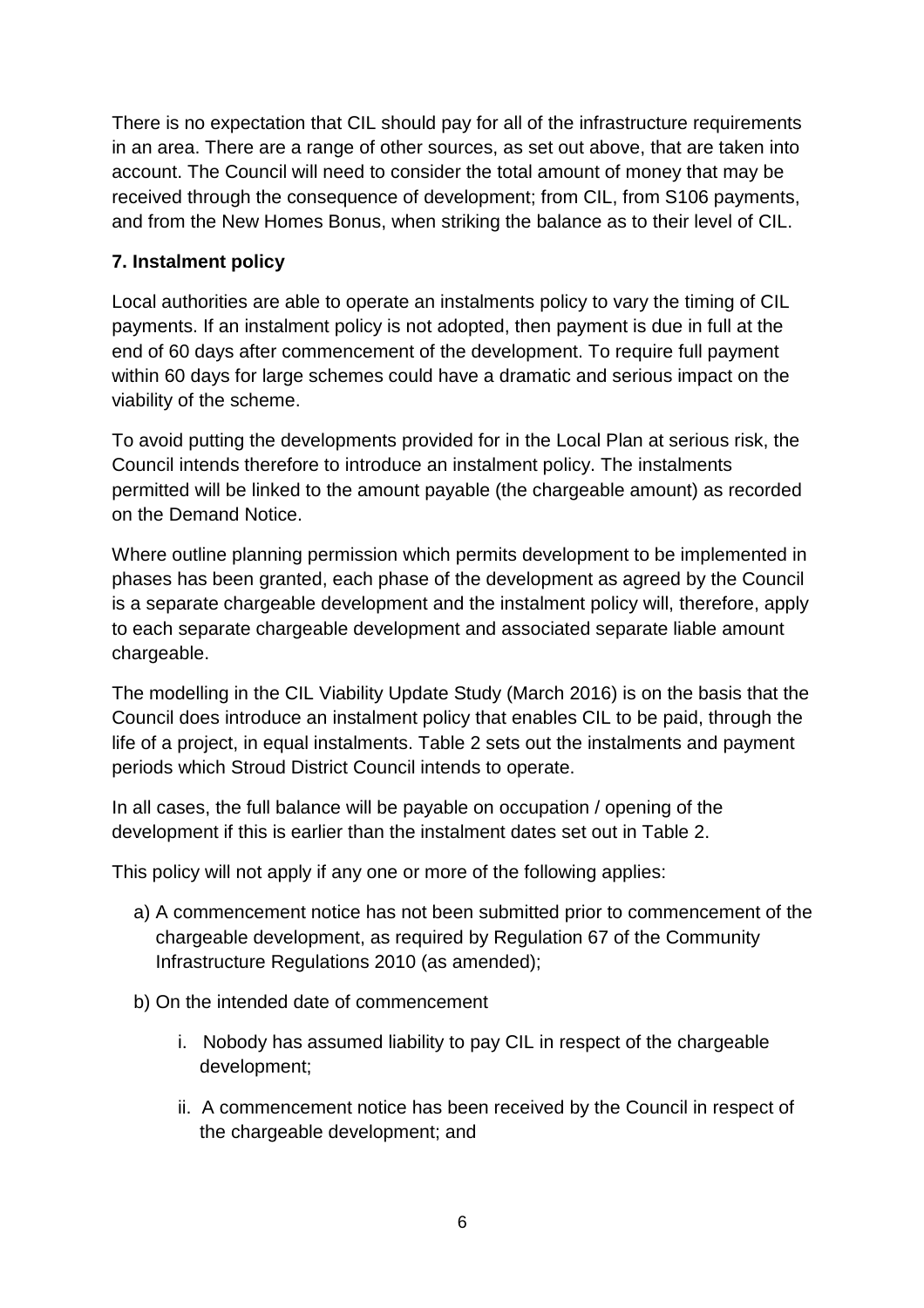- iii. The Council has not determined a deemed commencement date for the chargeable development and, therefore, payment is required in full, as required by Regulation 71 of the Community Infrastructure Regulations 2010 (as amended);
- c) A person has failed to notify the Council of a disqualifying event before the end of 14 days beginning with the day on which the disqualifying event occurs, as per the Community Infrastructure Regulations 2010 (as amended);
- d) An instalment payment has not been made in full after the end of the period of 30 days beginning with the day on which the instalment payment was due, as per the Community Infrastructure Regulations 2010 (as amended).

Where the instalment policy is not applicable, the amount must be paid in full at the end of the period of 60 days beginning with the notified or deemed commencement date of the chargeable development or the date of the disqualifying event, whichever is the earliest, unless specified otherwise within the Community Infrastructure Levy Regulations 2010 (as amended).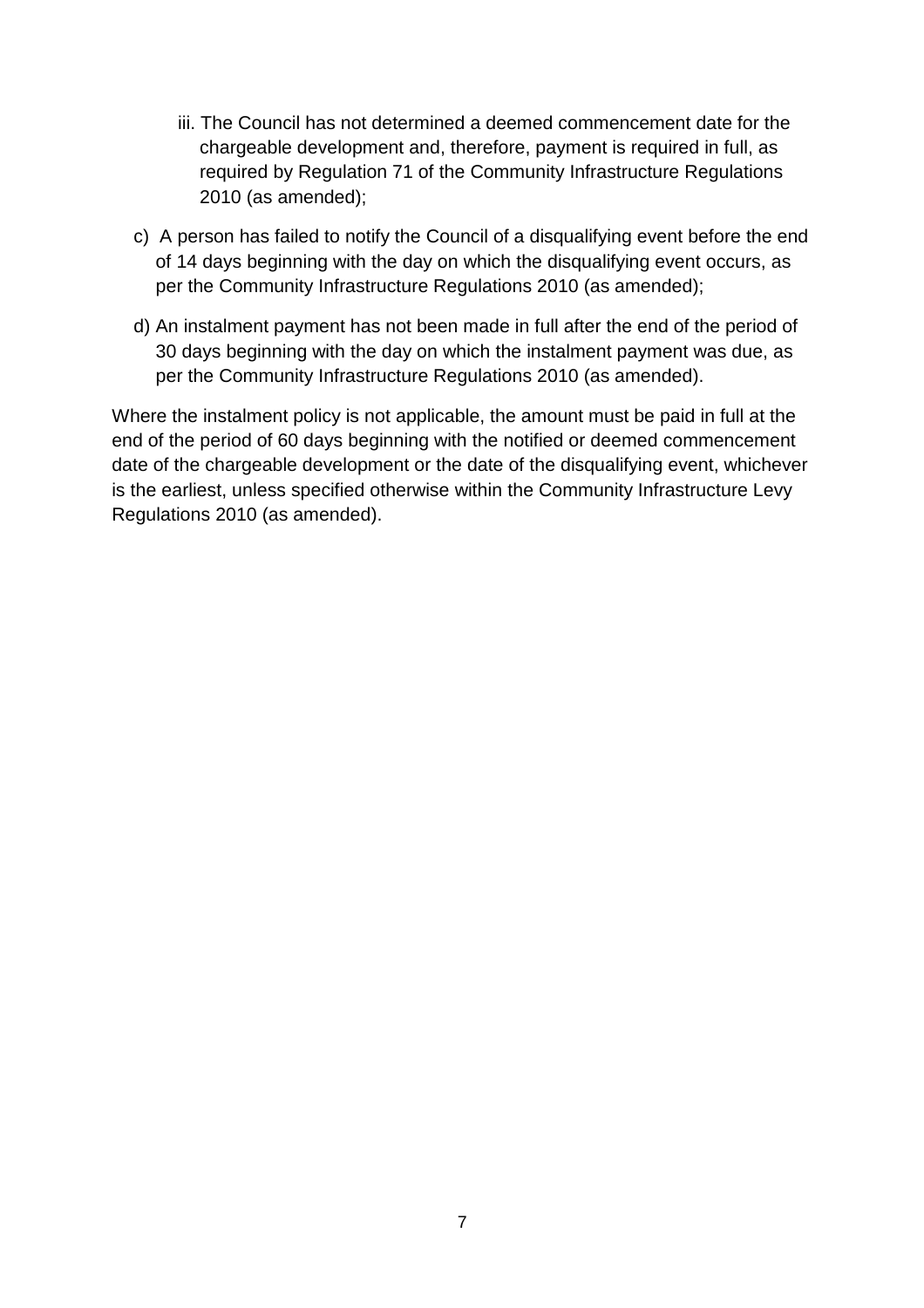| <b>Table 2: Instalment Policy</b> |                                        |                                           |                                  |                              |  |
|-----------------------------------|----------------------------------------|-------------------------------------------|----------------------------------|------------------------------|--|
| CIL in £                          | <b>Number of</b><br><b>Instalments</b> | <b>Total Timescale</b><br>for Instalments | <b>Payment</b><br><b>Amounts</b> | <b>Payment Periods</b>       |  |
| up to £6,000                      | $\overline{c}$                         | 270 days (9 months)                       | 10%                              | 60 days from commencement.   |  |
|                                   |                                        |                                           | 90%                              | 270 days from commencement.  |  |
| £6,001 to £30,000                 | 3                                      | 365 days (1 year)                         | 10%                              | 60 days from commencement.   |  |
|                                   |                                        |                                           | 45%                              | 270 days from commencement.  |  |
|                                   |                                        |                                           | 45%                              | 365 days from commencement.  |  |
| £30,001 to £150,000               | $\mathbf{3}$                           | 548 days (18 months)                      | 10%                              | 60 days from commencement.   |  |
|                                   |                                        |                                           | 45%                              | 365 days from commencement.  |  |
|                                   |                                        |                                           | 45%                              | 548 days from commencement.  |  |
| £150,001 to £300,000              | 4                                      | 730 days (2 years)                        | 10%                              | 60 days from commencement.   |  |
|                                   |                                        |                                           | 30%                              | 365 days from commencement.  |  |
|                                   |                                        |                                           | 30%                              | 548 days from commencement.  |  |
|                                   |                                        |                                           | 30%                              | 730 days from commencement.  |  |
| £300,001 to £600,000              | 5                                      | 1095 days (3 years)                       | 10%                              | 60 days from commencement.   |  |
|                                   |                                        |                                           | 23%                              | 365 days from commencement.  |  |
|                                   |                                        |                                           | 23%                              | 548 days from commencement.  |  |
|                                   |                                        |                                           | 23%                              | 730 days from commencement.  |  |
|                                   |                                        |                                           | 21%                              | 1095 days from commencement. |  |
| £600,001 to £1,200,000            | 6                                      | 1460 days (4 years)                       | 10%                              | 60 days from commencement.   |  |
|                                   |                                        |                                           | 18%                              | 365 days from commencement.  |  |
|                                   |                                        |                                           | 18%                              | 548 days from commencement.  |  |
|                                   |                                        |                                           | 18%                              | 730 days from commencement.  |  |
|                                   |                                        |                                           | 18%                              | 1095 days from commencement. |  |
|                                   |                                        |                                           | 18%                              | 1460 days from commencement. |  |
| £1,200,001 to £1,800,000          | $\overline{7}$                         | 1825 days (5 years)                       | 10%                              | 60 days from commencement.   |  |
|                                   |                                        |                                           | 15%                              | 365 days from commencement.  |  |
|                                   |                                        |                                           | 15%                              | 548 days from commencement.  |  |
|                                   |                                        |                                           | 15%                              | 730 days from commencement.  |  |
|                                   |                                        |                                           | 15%                              | 1095 days from commencement. |  |
|                                   |                                        |                                           | 15%                              | 1460 days from commencement. |  |
|                                   |                                        |                                           | 15%                              | 1825 days from commencement. |  |
| £1,800,001 and over               | 8                                      | 2190 days (6 years)                       | 10%                              | 60 days from commencement.   |  |
|                                   |                                        |                                           | 13%                              | 365 days from commencement.  |  |
|                                   |                                        |                                           | 13%                              | 548 days from commencement.  |  |
|                                   |                                        |                                           | 13%                              | 730 days from commencement.  |  |
|                                   |                                        |                                           | 13%                              | 1095 days from commencement. |  |
|                                   |                                        |                                           | 13%                              | 1460 days from commencement. |  |
|                                   |                                        |                                           | 13%                              | 1825 days from commencement. |  |
|                                   |                                        |                                           | 12%                              | 2190 days from commencement. |  |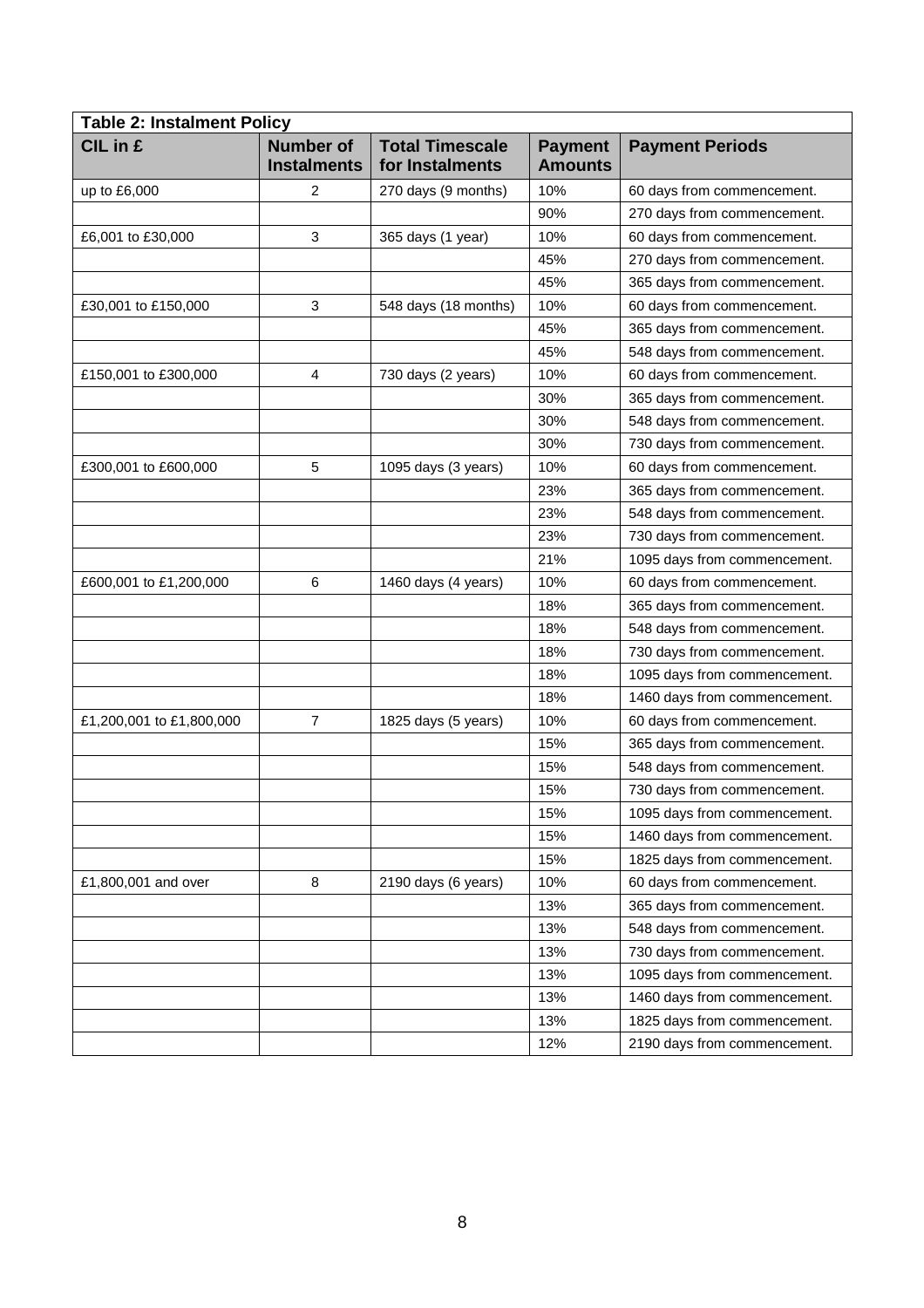## **8. Payment of the Levy**

The CIL rate is expressed as a £ per m<sup>2</sup> (gross internal area) charge within the Charging Schedule. The following development is subject to a charge:

- Most buildings that people normally use.
- Where more than 100 $m^2$  of floorspace (net) or a new dwelling is created (even if it is less than 100m<sup>2</sup>).
- Residential and non-residential uses.

The levy is non-negotiable and will be payable (to the District Council (as the charging authority) over the agreed phased period set out in the instalments policy above.

## **9. Exemptions and Relief**

Certain types of development are exempt from paying the CIL levy. The CIL Regulations state that affordable housing and charitable developments (development by a registered charity for charitable purposes) must be exempt from paying the levy.

The CIL Regulations also allow a charging authority to introduce a discretionary relief policy if exceptional circumstances are satisfied.

The Council is intending to adopt CIL discretionary relief on the implementation of CIL.

## **10. Review and Monitoring**

Due to the uncertain market it is proposed that CIL rates are reviewed every three years or if there is evidence to suggest that local house prices have changed by more than 10% from the date of implementation of CIL.

The viability evidence which has been created to inform the CIL rates has been carried out on the basis that housing units will be built to Part L of the current Building Regulations. Should these standards change the Council will review the CIL rates.

## **11. Next Steps**

The Council expects to consider CIL for adoption in February 2017 for implementation from April 2017.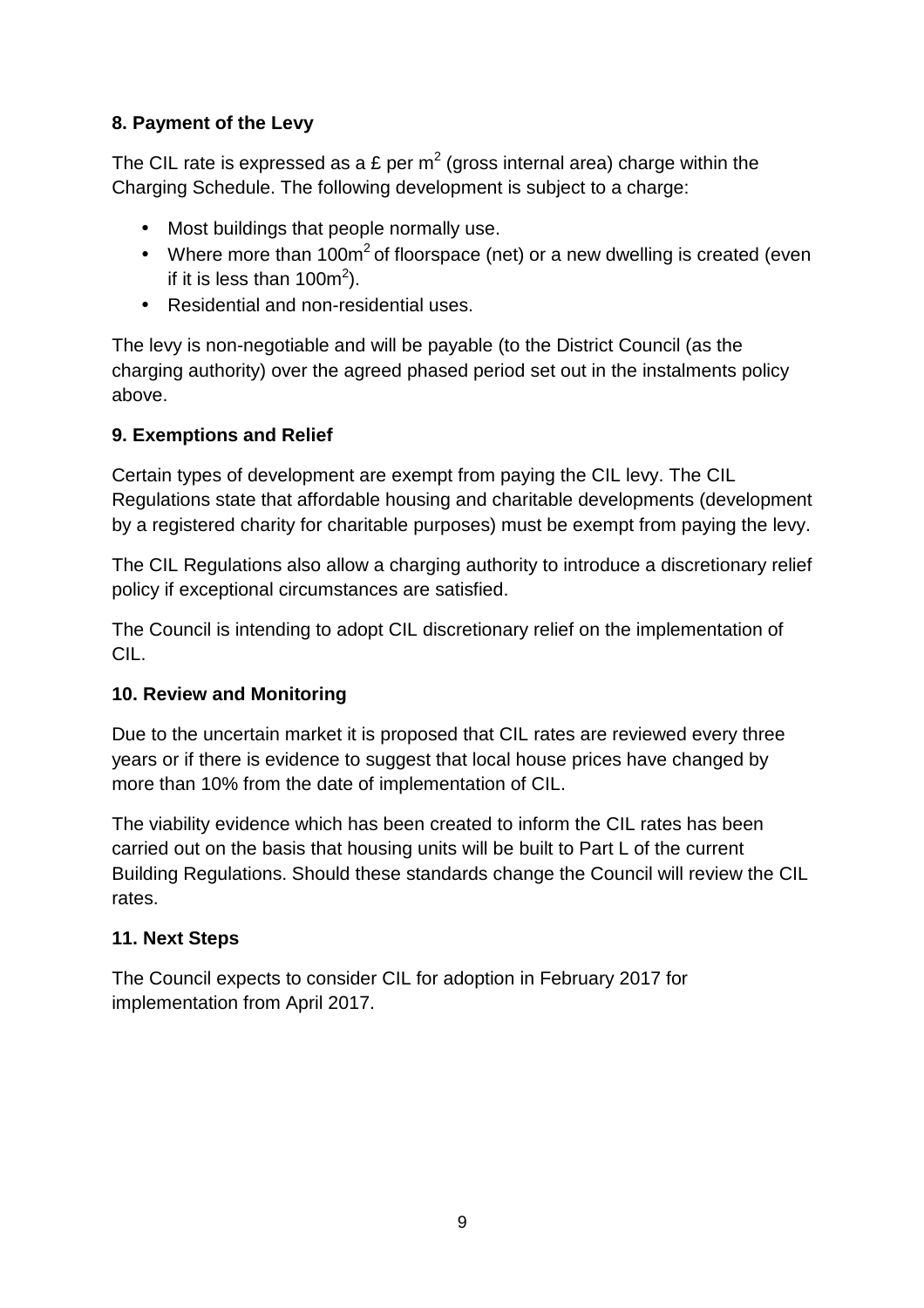## **Annex 1: Stroud Valleys Charging Zone**

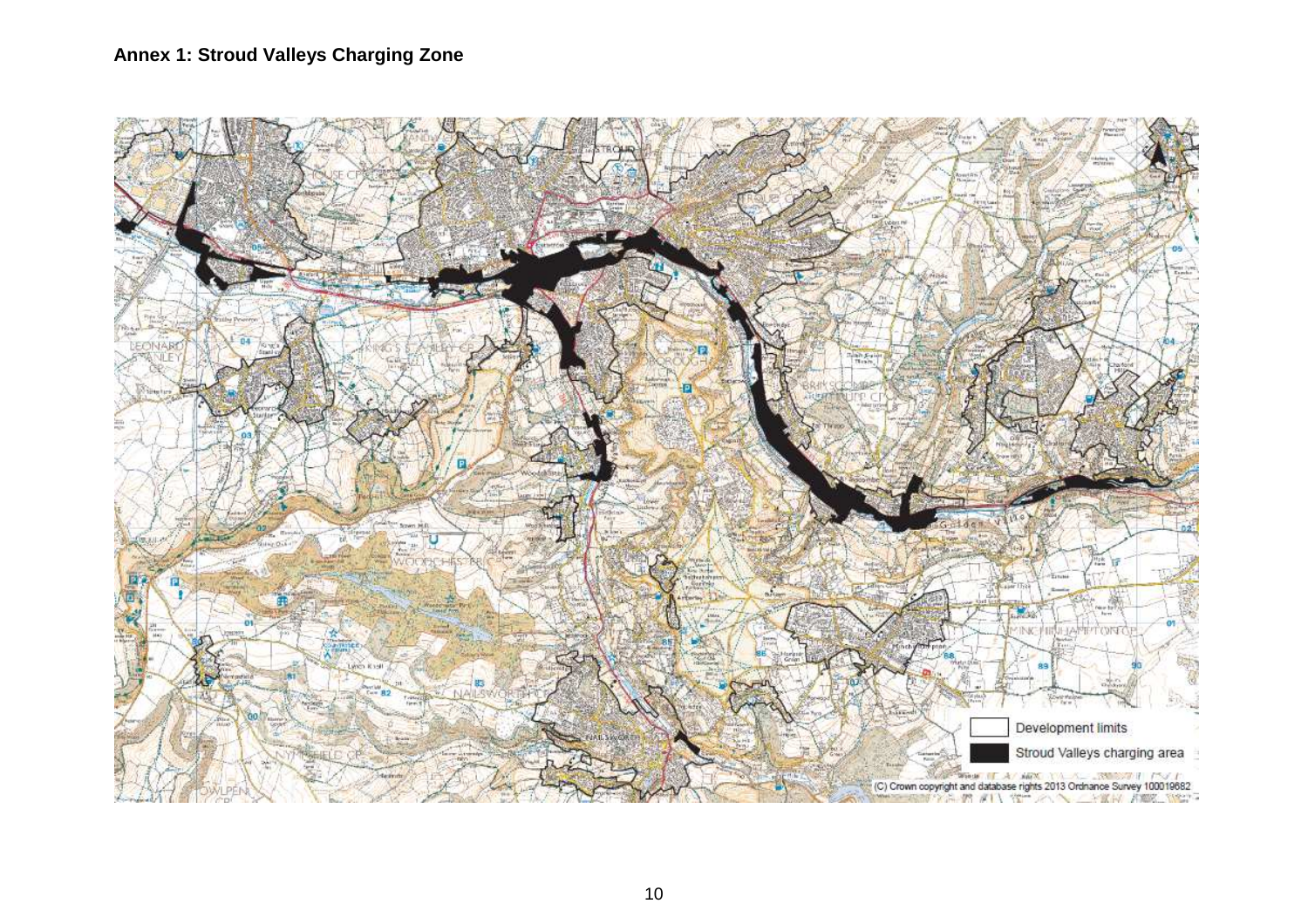## **Annex 2: Indicative Draft Regulation 123 List**

| Infrastructure to be funded, or part funded, through CIL                                                                                                                                                                             | Infrastructure to be funded through S.106 obligations; S.278<br>of the Highways Act; other legislation or through planning<br>condition                                                                                               |
|--------------------------------------------------------------------------------------------------------------------------------------------------------------------------------------------------------------------------------------|---------------------------------------------------------------------------------------------------------------------------------------------------------------------------------------------------------------------------------------|
| <b>Education</b>                                                                                                                                                                                                                     |                                                                                                                                                                                                                                       |
| Early years, primary and secondary school schemes (covering<br>ages 2-19) (excluding new primary schools required by strategic<br>site allocations)                                                                                  | New primary schools at strategic site allocations                                                                                                                                                                                     |
| <b>Social infrastructure</b>                                                                                                                                                                                                         |                                                                                                                                                                                                                                       |
| Social infrastructure, including community facilities, burial<br>grounds, sports, recreational, play infrastructure, youth<br>provision, public realm, art and cultural facilities (excluding on<br>site provision)                  | On site provision at strategic site allocations (including at Hunts<br>Grove Local Centre and West of Stonehouse Local Centre) and<br>at other development sites                                                                      |
| <b>Transport</b>                                                                                                                                                                                                                     |                                                                                                                                                                                                                                       |
| Transport infrastructure including highway improvement<br>schemes, cycling and walking infrastructure and public transport<br>(excluding specific mitigation works on, or directly related to, a<br>development site)                | Highway access arrangements and development specific<br>mitigation works, on site cycling and walking routes, on-site<br>traffic calming, on-site bus stops and shelters at strategic site<br>allocations and other development sites |
| <b>Canal infrastructure</b>                                                                                                                                                                                                          |                                                                                                                                                                                                                                       |
| Infrastructure associated with improving or re-opening the<br>Stroudwater Navigation, the Thames and Severn Canal or the<br>Gloucester & Sharpness Canal including towpaths                                                          |                                                                                                                                                                                                                                       |
| <b>Green infrastructure</b>                                                                                                                                                                                                          |                                                                                                                                                                                                                                       |
| The creation, improvement and maintenance of accessible<br>natural greenspace, woodland and river corridors, for<br>biodiversity, Water Framework Directive waterbody<br>improvements and flood risk enhancements (excluding on site | On site provision at strategic site allocations and other<br>development sites                                                                                                                                                        |